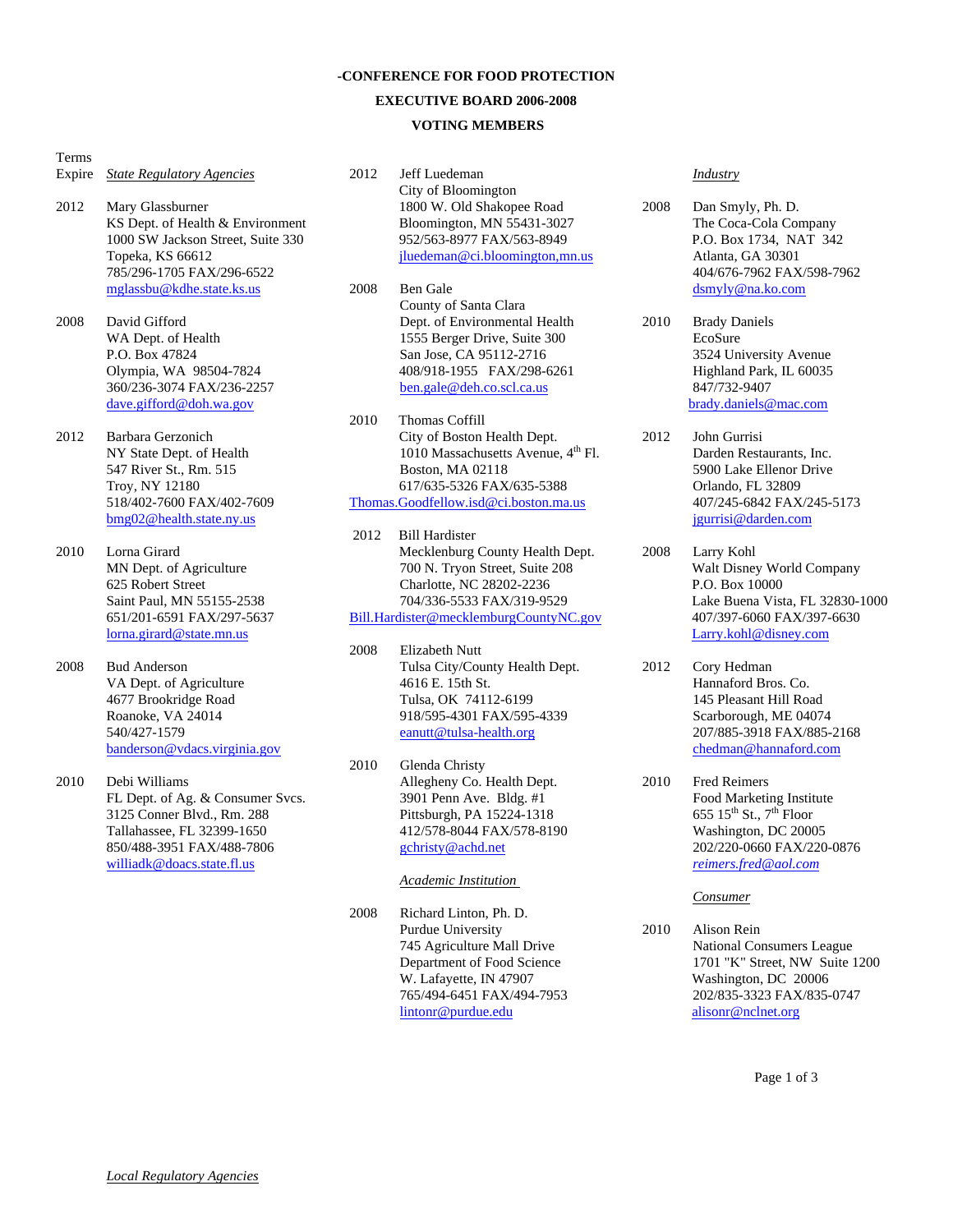## *Federal Agencies*

 Kevin Smith Food & Drug Administration 5100 Paint Branch Parkway College Park, MD 20740-3835 301/436-2149 FAX/436-2672 Kevin.Smith@fda.hhs.gov

Amelia Sharar, Ph.D. USDA/FSIS, OPPD 300 12th Street, S.W. Annex Building, Room 405 Washington, DC 20250 202/205-0210 FAX/205-0080 Amelia.Sharar@usda.gov

Arthur P. Liang, MD, MPH Centers for Disease Control and Prevention 1600 Clifton Road, MS C-09 Atlanta, GA 30333 404/639-2213 aliang@cdc.gov

## **EX-OFFICIO NONVOTING MEMBERS**

### **Chair Council I**

Lee M. Cornman FL Dept.Agriculture & Cons. Svcs 3125 Conner Blvd. C-18 Tallahassee, FL 32399-1650 850/245-5547 FAX/488-7946 cornmal@doacs.state.fl.us

## **Vice-Chair Council I**

Pam Williams Yum! Brands, Inc. 675 Mansell Road, Suite 200 Roswell, GA 30076 770/990-2000 FAX 678/352-8874 Pam.williams@yum.com

#### **Chair Council II**

John Gurrisi Darden Restaurants, Inc. 5900 Lake Ellenor Drive Orlando, FL 32809 407/245-6842 FAX/245-5173 jgurrisi@darden.com

### **Vice-Chair Council II**

Aggie Hale FL Dept. of Agriculture & Cons. Svcs. 3125 Conner Blvd., Suite H Tallahassee, FL 32399-1650 850/245-5520 FAX/245-5551 halea@doacs.state.fl..us

Maricopa Co. Environmental Svcs. 1001 N. Central Avenue, Suite 300 Phoenix, AZ 85004 602/506-6971 FAX/506-6862 dludwig@mail.maricopa.gov

#### **Vice-Chair Council III**

Ken Rosenwinkel Jewel-Osco/Albertson's 1955 W. North Avenue Melrose Park, IL 60160 708/531-6787 FAX/531-6693 Ken.rosenwinkel@albertsons.com

#### **Canadian Representative**

James Drew Manitoba Health 4th Floor, 300 Carlton Street Winnipeg, Manitoba Canada R3G 1V7 204/788-6745 FAX/948-2040 jdrew@gov.mb.ca

Page 2 of 3

## **Chair Council III**

David Ludwig